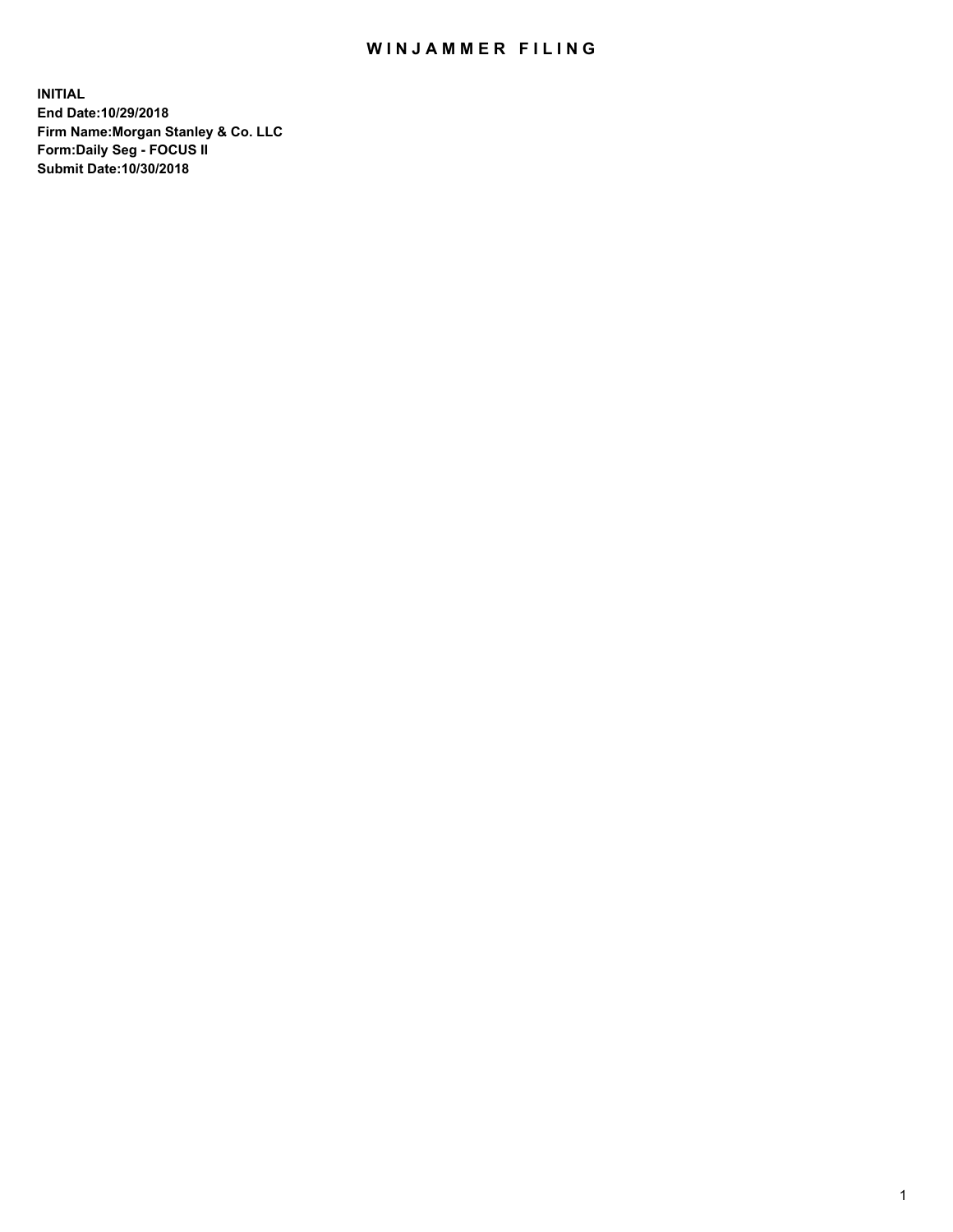**INITIAL End Date:10/29/2018 Firm Name:Morgan Stanley & Co. LLC Form:Daily Seg - FOCUS II Submit Date:10/30/2018 Daily Segregation - Cover Page**

| Name of Company                                                                                                                                                                                                                                                                                                                | Morgan Stanley & Co. LLC                               |
|--------------------------------------------------------------------------------------------------------------------------------------------------------------------------------------------------------------------------------------------------------------------------------------------------------------------------------|--------------------------------------------------------|
| <b>Contact Name</b>                                                                                                                                                                                                                                                                                                            | <b>Ikram Shah</b>                                      |
| <b>Contact Phone Number</b>                                                                                                                                                                                                                                                                                                    | 212-276-0963                                           |
| <b>Contact Email Address</b>                                                                                                                                                                                                                                                                                                   | lkram.shah@morganstanley.com                           |
| FCM's Customer Segregated Funds Residual Interest Target (choose one):<br>a. Minimum dollar amount: : or<br>b. Minimum percentage of customer segregated funds required:% ; or<br>c. Dollar amount range between: and; or<br>d. Percentage range of customer segregated funds required between:% and%.                         | 280,000,000<br><u>0</u><br>00<br>00                    |
| FCM's Customer Secured Amount Funds Residual Interest Target (choose one):<br>a. Minimum dollar amount: ; or<br>b. Minimum percentage of customer secured funds required:%; or<br>c. Dollar amount range between: and; or<br>d. Percentage range of customer secured funds required between:% and%.                            | 140,000,000<br><u>0</u><br><u>00</u><br>0 <sub>0</sub> |
| FCM's Cleared Swaps Customer Collateral Residual Interest Target (choose one):<br>a. Minimum dollar amount: ; or<br>b. Minimum percentage of cleared swaps customer collateral required:% ; or<br>c. Dollar amount range between: and; or<br>d. Percentage range of cleared swaps customer collateral required between:% and%. | 92,000,000<br><u>0</u><br><u>00</u><br>0 <sub>0</sub>  |

Attach supporting documents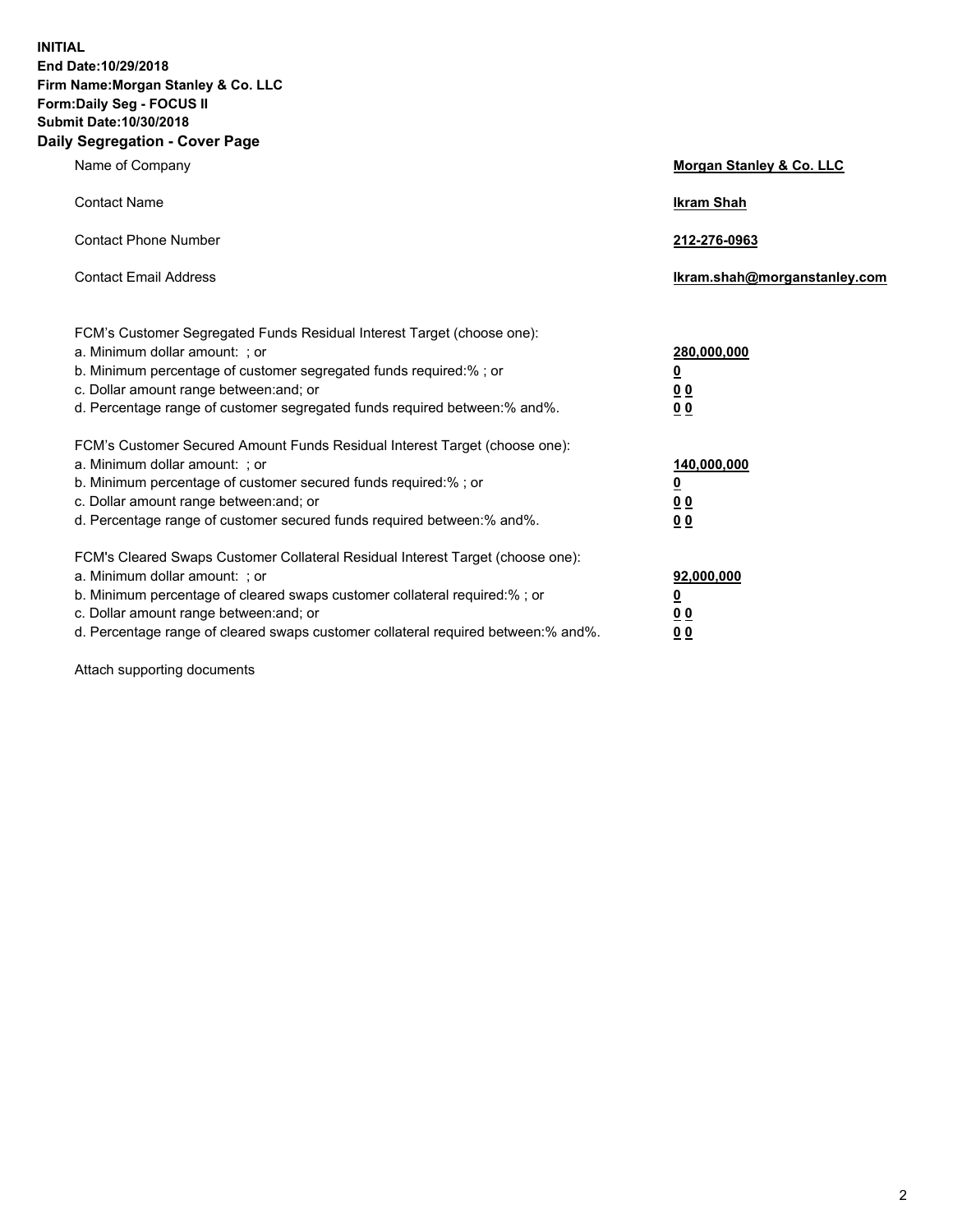## **INITIAL End Date:10/29/2018 Firm Name:Morgan Stanley & Co. LLC Form:Daily Seg - FOCUS II Submit Date:10/30/2018**

## **Daily Segregation - Secured Amounts**

Foreign Futures and Foreign Options Secured Amounts Amount required to be set aside pursuant to law, rule or regulation of a foreign government or a rule of a self-regulatory organization authorized thereunder 1. Net ledger balance - Foreign Futures and Foreign Option Trading - All Customers

- A. Cash **3,449,220,455** [7315] B. Securities (at market) **2,263,284,373** [7317]
	-
- 2. Net unrealized profit (loss) in open futures contracts traded on a foreign board of trade **-712,893,426** [7325]
- 3. Exchange traded options
	- a. Market value of open option contracts purchased on a foreign board of trade **16,566,335** [7335]
	- b. Market value of open contracts granted (sold) on a foreign board of trade **-21,823,184** [7337]
- 4. Net equity (deficit) (add lines 1. 2. and 3.) **4,994,354,553** [7345]
- 5. Account liquidating to a deficit and account with a debit balances gross amount **220,892,780** [7351] Less: amount offset by customer owned securities **-218,020,781** [7352] **2,871,999**
- 6. Amount required to be set aside as the secured amount Net Liquidating Equity Method (add lines 4 and 5)
- 7. Greater of amount required to be set aside pursuant to foreign jurisdiction (above) or line 6.

## FUNDS DEPOSITED IN SEPARATE REGULATION 30.7 ACCOUNTS

- 1. Cash in banks
	- A. Banks located in the United States **644,647,695** [7500]
	- B. Other banks qualified under Regulation 30.7 **605,917,451** [7520] **1,250,565,146**
- 2. Securities
	- A. In safekeeping with banks located in the United States **111,699,767** [7540]
	- B. In safekeeping with other banks qualified under Regulation 30.7 **0** [7560] **111,699,767** [7570]
- 3. Equities with registered futures commission merchants
	-
	- B. Securities **0** [7590]
	- C. Unrealized gain (loss) on open futures contracts **-284,038** [7600]
	- D. Value of long option contracts **0** [7610]
- E. Value of short option contracts **0** [7615] **7,283,887** [7620]
- 4. Amounts held by clearing organizations of foreign boards of trade
	- A. Cash **0** [7640]
	- B. Securities **0** [7650]
	- C. Amount due to (from) clearing organization daily variation **0** [7660]
	- D. Value of long option contracts **0** [7670]
	- E. Value of short option contracts **0** [7675] **0** [7680]
- 5. Amounts held by members of foreign boards of trade
	-
	-
	- C. Unrealized gain (loss) on open futures contracts **-712,609,389** [7720]
	- D. Value of long option contracts **16,566,335** [7730]
	- E. Value of short option contracts **-21,823,184** [7735] **3,818,191,442**
- 6. Amounts with other depositories designated by a foreign board of trade **0** [7760]
- 7. Segregated funds on hand **0** [7765]
- 8. Total funds in separate section 30.7 accounts **5,187,740,242** [7770]
- 9. Excess (deficiency) Set Aside for Secured Amount (subtract line 7 Secured Statement Page 1 from Line 8)
- 10. Management Target Amount for Excess funds in separate section 30.7 accounts **140,000,000** [7780]
- 11. Excess (deficiency) funds in separate 30.7 accounts over (under) Management Target **50,513,690** [7785]

**0** [7305]

[7354] **4,997,226,552** [7355]

**4,997,226,552** [7360]

[7530]

A. Cash **7,567,925** [7580]

 A. Cash **2,384,473,074** [7700] B. Securities **2,151,584,606** [7710] [7740] **190,513,690** [7380]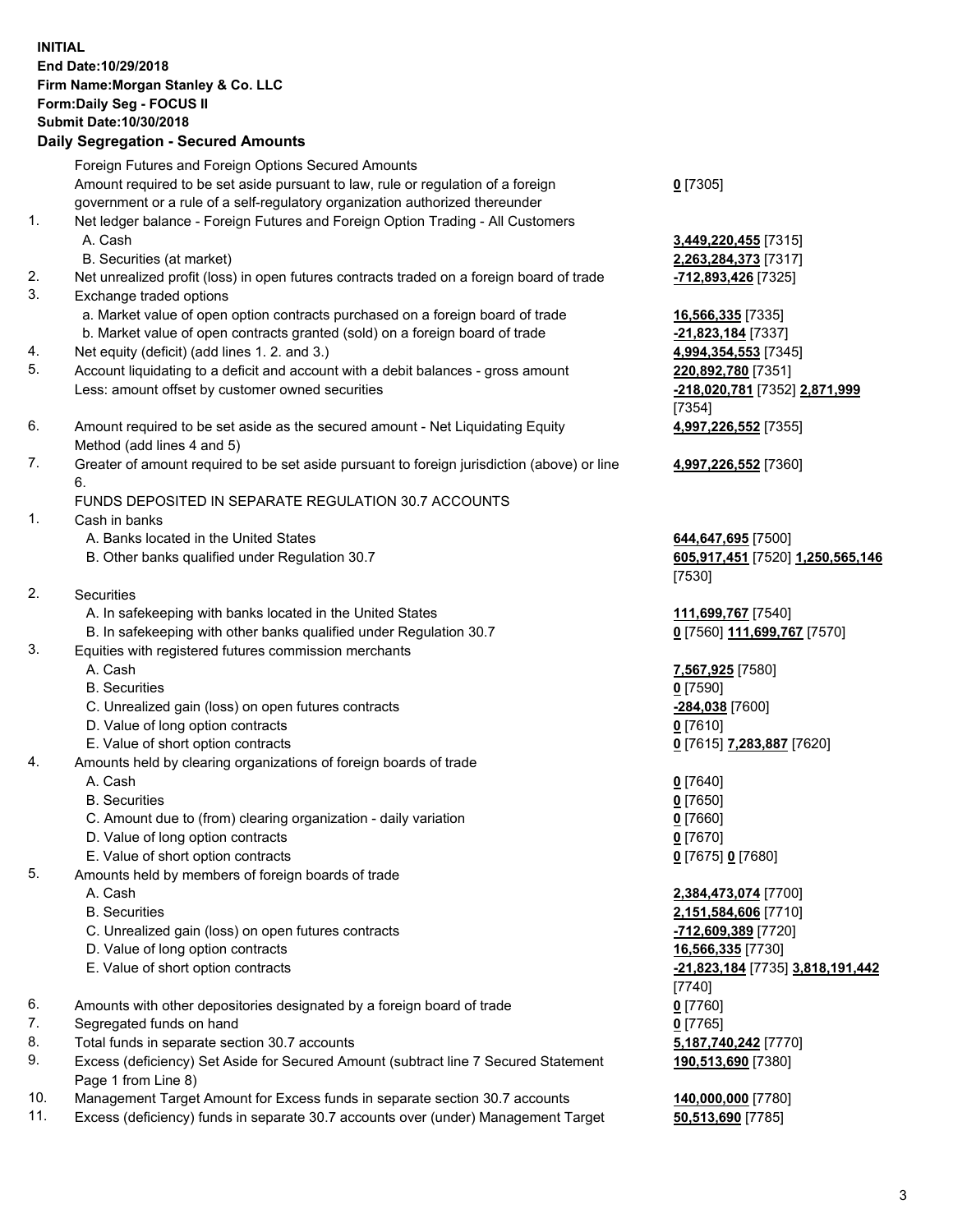**INITIAL End Date:10/29/2018 Firm Name:Morgan Stanley & Co. LLC Form:Daily Seg - FOCUS II Submit Date:10/30/2018 Daily Segregation - Segregation Statement** SEGREGATION REQUIREMENTS(Section 4d(2) of the CEAct) 1. Net ledger balance A. Cash **14,806,085,610** [7010] B. Securities (at market) **6,599,341,228** [7020] 2. Net unrealized profit (loss) in open futures contracts traded on a contract market **-4,632,151,711** [7030] 3. Exchange traded options A. Add market value of open option contracts purchased on a contract market **370,367,021** [7032] B. Deduct market value of open option contracts granted (sold) on a contract market **-461,243,943** [7033] 4. Net equity (deficit) (add lines 1, 2 and 3) **16,682,398,205** [7040] 5. Accounts liquidating to a deficit and accounts with debit balances - gross amount **706,013,643** [7045] Less: amount offset by customer securities **-703,364,246** [7047] **2,649,397** [7050] 6. Amount required to be segregated (add lines 4 and 5) **16,685,047,602** [7060] FUNDS IN SEGREGATED ACCOUNTS 7. Deposited in segregated funds bank accounts A. Cash **5,102,370,095** [7070] B. Securities representing investments of customers' funds (at market) **0** [7080] C. Securities held for particular customers or option customers in lieu of cash (at market) **412,535,931** [7090] 8. Margins on deposit with derivatives clearing organizations of contract markets A. Cash **5,755,683,241** [7100] B. Securities representing investments of customers' funds (at market) **0** [7110] C. Securities held for particular customers or option customers in lieu of cash (at market) **6,186,805,297** [7120] 9. Net settlement from (to) derivatives clearing organizations of contract markets **-358,216,998** [7130] 10. Exchange traded options A. Value of open long option contracts **370,367,021** [7132] B. Value of open short option contracts **-461,243,943** [7133] 11. Net equities with other FCMs A. Net liquidating equity **7,903,309** [7140] B. Securities representing investments of customers' funds (at market) **0** [7160] C. Securities held for particular customers or option customers in lieu of cash (at market) **0** [7170] 12. Segregated funds on hand **0** [7150] 13. Total amount in segregation (add lines 7 through 12) **17,016,203,953** [7180] 14. Excess (deficiency) funds in segregation (subtract line 6 from line 13) **331,156,351** [7190]

- 15. Management Target Amount for Excess funds in segregation **280,000,000** [7194]
- 16. Excess (deficiency) funds in segregation over (under) Management Target Amount Excess

**51,156,351** [7198]